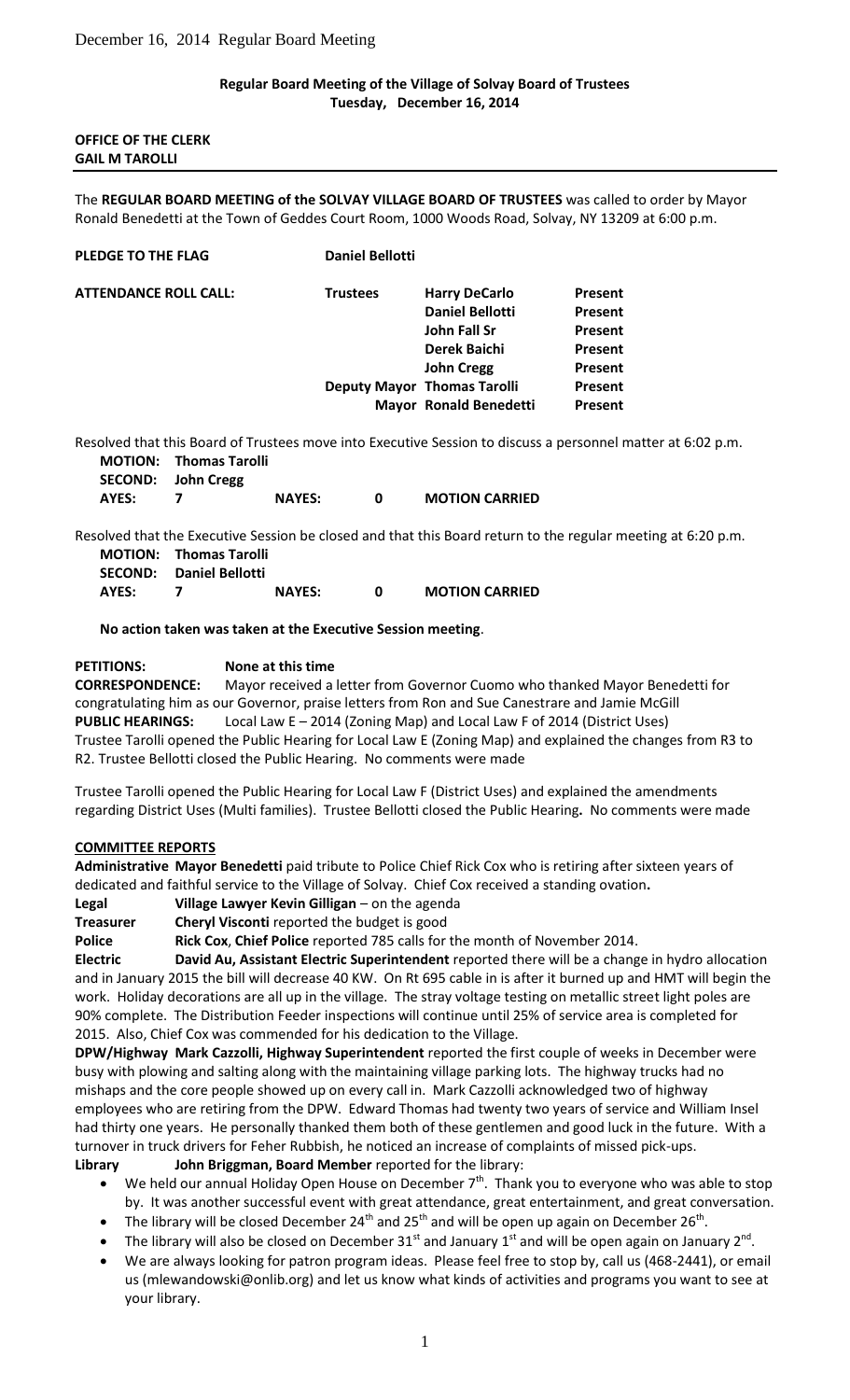## **EVENTS AT THE LIBRARY**

- Saturday, December 20<sup>th</sup> we are holding a program for children ages 5 and up. They can come to the library and have a snowball toss and make a craft with gummi bears.
- Starting January  $6<sup>th</sup>$  we will be having a children's story time for children ages 2 1/2 to 4.
- On Thursday, January 8<sup>th</sup> from 1:00 to 2:00 we will be holding a Fall Prevention program. Refreshments will be available. This program is free and open to the public.

**Codes** Trustee Tarolli reported Part time Codes Officer, David Bosco Sr and Cindy Catalano are retiring. He also thanked Gail and Marc Malley for sending a letter to the Montrose Ave residents informing them the Board is looking into a solution for their drainage problem. **Stormwater** None at this time

# **RESOLUTIONS:**

1. Authorization from the Board of Trustees to approve the minutes from the November 25, 2014 Regular Board Meeting and the Reading of the Minutes be herewith dispensed.

| <b>MOTION:</b> | Daniel Bellotti |   |                       |
|----------------|-----------------|---|-----------------------|
| <b>SECOND:</b> | Derek Baichi    |   |                       |
| AYES:          | <b>NAYES:</b>   | n | <b>MOTION CARRIED</b> |

2. Authorization from the Board of Trustees to pay C&S Engineers \$2167.50 for services rendered from 11/1/14 through 11/30/14. (Invoices: 0149493, 0149494, 10149495, 0149496, 0149497, 0149498, 0149499)

| <b>MOTION:</b> | John Fall Sr           |                       |
|----------------|------------------------|-----------------------|
| <b>SECOND:</b> | <b>Daniel Bellotti</b> |                       |
| AYES:          | <b>NAYES:</b>          | <b>MOTION CARRIED</b> |

3. Authorization from the Board of Trustees to pay Costello, Cooney & Fearon, PLLC \$17,295.55 for services rendered for the month of November, 2014. (\$2,780 paid by electric, \$14,515.55 paid by general fund part of which includes \$6,641.25 for PBA Interest Arbitration) **MOTION: Daniel Bellotti**

| MOTION:        | Daniel Bellotti |                       |
|----------------|-----------------|-----------------------|
| <b>SECOND:</b> | John Fall Sr    |                       |
| AYES:          | <b>NAYES:</b>   | <b>MOTION CARRIED</b> |

4. Authorization from the Board of Trustees to approve the Budget Modifications: **MOTION: John Cregg SECOND: John Fall Sr**

| AYES:<br><b>NAYES:</b> |  |  |  | <b>MOTION CARRIED</b> |
|------------------------|--|--|--|-----------------------|
|------------------------|--|--|--|-----------------------|

**Village of Solvay General Fund Schedule of Proposed Budget Modifications**

| For Approval at the December 2014 Regular Board Meeting |  |
|---------------------------------------------------------|--|

|         |       | (as modified)         | proposed             | newly modified       |
|---------|-------|-----------------------|----------------------|----------------------|
| Account | Title | <b>Current Budget</b> | <b>Budget</b><br>Mod | <b>Budget Amount</b> |

#### **Revenue**

| 415600A | Safety Inspection Fees          | 1.975   | 225       | 2,200    |
|---------|---------------------------------|---------|-----------|----------|
| 425550A | <b>Permits</b>                  | 29,692  | 500       | 30,192   |
| 426100A | Fines & Forfeited Bail          | 100,000 | (20,000)  | 80,000   |
| 415610A | <b>Safety Registration Fees</b> | 1,185   | 135       | 1,320    |
|         |                                 |         |           | $\Omega$ |
|         |                                 |         |           | 0        |
|         | Total                           | 132,852 | (19, 140) | 113.712  |

#### **Expenses**

| 519904A | <b>Contingent Account</b>          | 193,251 | (19, 317) | 173,934      |
|---------|------------------------------------|---------|-----------|--------------|
| 513554A | Assessors/Tax Receiver             | 5,689   | 52        | 5,741        |
| 575504A | <b>Celebrations &amp; Concerts</b> | 2,000   | 125       | 2,125        |
| 514401A | Engineer - wages                   | 8,400   | (8,400)   | 0            |
| 514404A | Engineer - Other                   | 40,000  | 8,400     | 48,400       |
|         |                                    |         |           | $\mathbf{0}$ |
|         |                                    |         |           | $\mathbf{0}$ |
|         |                                    |         |           | $\mathbf{0}$ |
|         | <b>Total</b>                       | 249,340 | (19, 140) | 230,200      |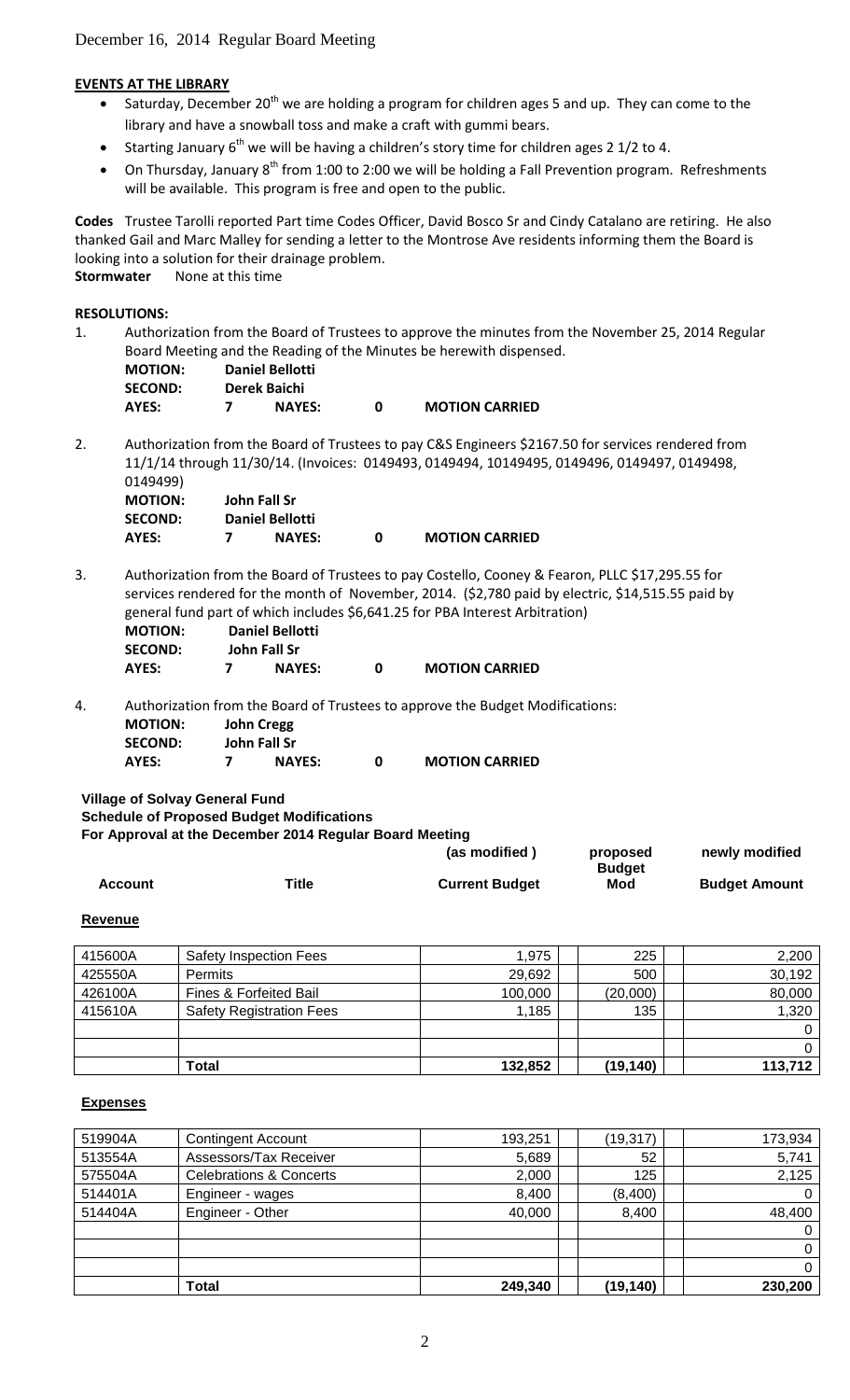December 16, 2014 Regular Board Meeting

**5.** Authorization from the Board of Trustees to approve the renewal from NYShip for the Village's Health Insurance Plan for the year 2015 and authorize Mayor Benedetti to sign the contract. The new monthly rates are individual - \$805.05 and family - \$1808.86.

| <b>MOTION:</b> | Derek Baichi           |               |                       |
|----------------|------------------------|---------------|-----------------------|
| <b>SECOND:</b> | <b>Daniel Bellotti</b> |               |                       |
| AYES:          |                        | <b>NAYES:</b> | <b>MOTION CARRIED</b> |

6. Authorization from the Board of Trustees to approve the renewal from Excellus Medicare Blue PPO for the Village's Retiree Health Insurance Plan for the year 2015 and authorize Mayor Benedetti to sign the contract. The new monthly rates are \$332.06.

| <b>MOTION:</b> | <b>Daniel Bellotti</b> |               |                       |
|----------------|------------------------|---------------|-----------------------|
| <b>SECOND:</b> | John Fall Sr.          |               |                       |
| AYES:          |                        | <b>NAYES:</b> | <b>MOTION CARRIED</b> |

7. Authorization from the Board of Trustees to approve the renewal from MVP for the Village's Health Insurance Plan for the year 2015 and authorize Mayor Benedetti to sign the contract. The new monthly Rates are individual - \$740.15 and double (two person) - \$1480.30 and family plan \$1924.39. **MOTION: Daniel Bellotti**

| .              | Panici Denotu |               |                       |
|----------------|---------------|---------------|-----------------------|
| <b>SECOND:</b> | John Fall Sr  |               |                       |
| AYES:          |               | <b>NAYES:</b> | <b>MOTION CARRIED</b> |

8. Authorization from the Board of Trustees to approve the renewal from EBS RMSCO for the Village's Dental Insurance Plan for the year 2015 and authorize Mayor Benedetti to sign the contract. The new monthly rates are individual - \$36.14 and family - \$98.57.

| <b>MOTION:</b> | <b>Daniel Bellotti</b> |               |                       |
|----------------|------------------------|---------------|-----------------------|
| <b>SECOND:</b> | <b>John Cregg</b>      |               |                       |
| AYES:          |                        | <b>NAYES:</b> | <b>MOTION CARRIED</b> |

9. Authorization from the Board of Trustees authorize the Mayor to sign the agreement with CNY SPCA for a pro-rated rate of \$592.56 for such services for the calendar year 2015.

| <b>MOTION:</b> | John Cregg           |               |                       |
|----------------|----------------------|---------------|-----------------------|
| <b>SECOND:</b> | <b>Harry DeCarlo</b> |               |                       |
| AYES:          |                      | <b>NAYES:</b> | <b>MOTION CARRIED</b> |

10. Authorization from the Board of Trustees to identify the Solvay Community Youth Center as the polling place for the Village of Solvay Elections on March 18, 2015 from 12:00 p.m. to 9:00 p.m. for all the wards in the village in determining there will be no separate village registration day for this election.

| <b>MOTION:</b> | Derek Baichi           |               |                       |
|----------------|------------------------|---------------|-----------------------|
| <b>SECOND:</b> | <b>Daniel Bellotti</b> |               |                       |
| AYES:          |                        | <b>NAYES:</b> | <b>MOTION CARRIED</b> |

11. Authorizing participation in the NYDEC Sewage Pollution Right to Know Act in accordance with Environmental Conservation Law Section 17-826-a; further authorizing Mayor Ronald Benedetti to complete and submit a Publically Owned Sewer Systems (POSS) Notification Registration/Application form to the NYDEC and further authorizing DPW Superintendent Mark Cazzolli to sign and submit a Notifier Agreement form to the NYSDEC and further authorizing the Mayor and Village personnel to submit any further documentation required in order to meet compliance requirements of the Act. **MOTION: Daniel Bellotti**

| . יושו שויו    | Danici Denviu     |                       |
|----------------|-------------------|-----------------------|
| <b>SECOND:</b> | <b>John Cregg</b> |                       |
| AYES:          | <b>NAYES:</b>     | <b>MOTION CARRIED</b> |

12. The following resolution was offered by Trustee Thomas Tarolli who moved its adoption, seconded by Trustee John Fall, to wit:

**WHEREAS**, pursuant to the provisions of the Municipal Home Rule Law, a proposed local law titled Local Law No. E-2014, to amend Chapter 165, Section 26 (titled "Zoning Map") of the Code of the Village of Solvay to designate certain property to be zoned Residential-2 (R-2) was presented and introduced at a Regular Meeting of the Village Board of Trustees of the Village of Solvay held on November 25, 2014; and

**WHEREAS**, a public hearing was held on such proposed local law on this 16<sup>th</sup> day of December, 2014 by the Village Board of the Village of Solvay and proofs of publication of notices of such public hearings, as required by law, having been submitted and filed, and all persons desiring to be heard in connection with said proposed local law having been heard, and said proposed local law having been in the possession of the members of the Village Board of the Village of Solvay in its final form in the manner required by Section 20 of the Municipal Home Rule of the State of New York; and

**WHEREAS**, at its November 25, 2014 meeting this Board determined that the enactment of Proposed Local Law No. E-2014 is an unlisted action that there are no other involved agencies, that this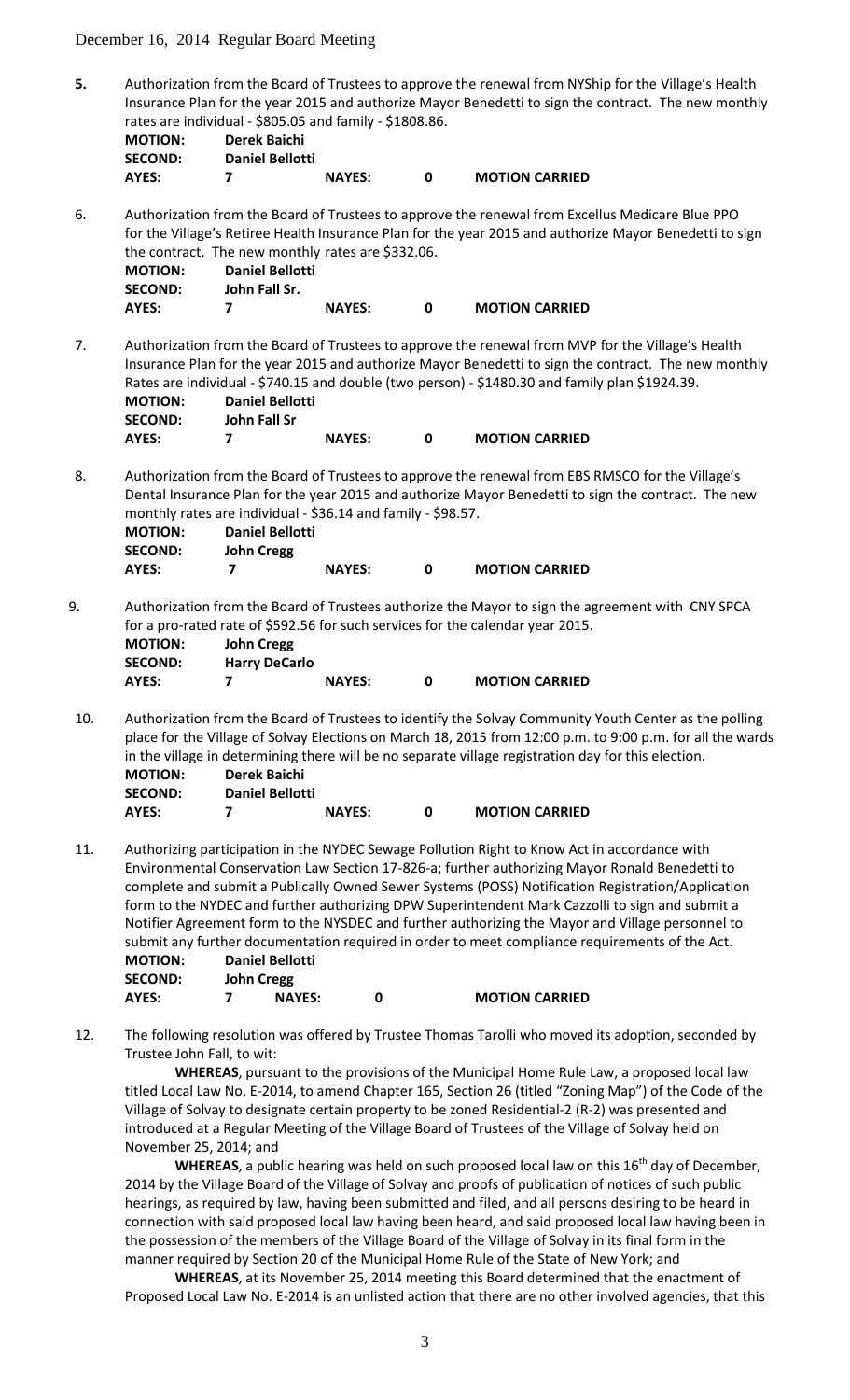Board will act as lead agency for this application and rendered a negative declaration for purposes of SEQR; and

**WHEREAS,** it is in the public interest to enact said Proposed Local Law No. E of 2014. **NOW, THEREFORE**, it is

**RESOLVED**, that the Village Board of the Village of Solvay, Onondaga County, New York, does hereby enact Proposed Local Law E of 2014 as Local Law No. 5 of 2014 as follows:

## **VILLAGE OF SOLVAY LOCAL LAW NO. 5 IN THE YEAR 2014**

A Local Law Amending Chapter 165, Section 26 of the Village of Solvay Code

Be it enacted by the Village of Solvay Board of Trustees, that this Local Law amends Chapter 165, Section 26 of the Code of the Village of Solvay (hereinafter "Code"), titled "Zoning Map," to amend the Zoning Map of the Village of Solvay to designate certain property as being Residential-2 (R-2), as follows: Section 1.

The Zoning Map of the Village of Solvay, as provided for in Section 165-26 of the Code of the Village of Solvay and filed with the Village Clerk, shall be amended to change the zoning designation of those lands bound to the west by Lionel Avenue, to the east by Woods Road, to the north by Milton Avenue and to the south by Second Street, that are currently designated Residential-3 (R-3) to Residential-2 (R-2) as that term is defined and regulated pursuant to the provisions of the Village of Solvay Municipal Code. Section 2.

The Village of Solvay Zoning Map shall be amended and shall incorporate the change of zoning classification, as herein provided.

Section 3. Effective Date

This Local Law shall take effect upon its filing with the New York Secretary of State.

The question of the foregoing Resolution was duly put to a vote and, upon roll call, the vote was as follows:

| Daniel Bellotti       | <b>Trustee</b> | Voted | <b>Yes</b> |
|-----------------------|----------------|-------|------------|
| John Fall, Sr.        | Trustee        | Voted | Yes        |
| <b>Thomas Tarolli</b> | Trustee        | Voted | <b>Yes</b> |
| John Cregg            | Trustee        | Voted | Yes.       |
| Derek Baichi          | <b>Trustee</b> | Voted | Yes.       |
| Harry DeCarlo         | <b>Trustee</b> | Voted | <b>Yes</b> |
| Ronald Benedetti      | Mayor          | Voted | Yes.       |

The foregoing Resolution was thereupon declared duly adopted. **DATED:** December 16, 2014

13. The following resolution was offered by Trustee Thomas Tarolli who moved its adoption, seconded by Trustee Daniel Bellotti, to wit:

**WHEREAS**, pursuant to the provisions of the Municipal Home Rule Law, proposed Local Law No. F-2014, to amend Chapter 165, Section 27 (titled "District Uses") of the Code of the Village of Solvay to amend the uses permitted within the Milton Avenue District was presented and introduced at a Regular Meeting of the Village Board of the Village of Solvay held on November 25, 2014; and

**WHEREAS**, a public hearing was held on such proposed local law on this 16<sup>th</sup> day of December, 2014 by the Village Board of the Village of Solvay and proofs of publication of notices of such public hearings, as required by law, having been submitted and filed, and all persons desiring to be heard in connection with said proposed local law having been heard, and said proposed local law having been in the possession of the members of the Village Board of the Village of Solvay in its final form in the manner required by Section 20 of the Municipal Home Rule of the State of New York; and

**WHEREAS**, at its November 25, 2014 meeting this Board determined that the enactment of Proposed Local Law No. F-2014 is an unlisted action that there are no other involved agencies, that this Board will act as lead agency for this application and rendered a negative declaration for purposes of SEQR; and

**WHEREAS**, it is in the public interest to enact said Proposed Local Law No. F of 2014. **NOW, THEREFORE,** it is

**RESOLVED**, that the Village Board of the Village of Solvay, Onondaga County, New York, does hereby enact Proposed Local Law F of 2014 as Local Law No. 6 of 2014 as follows:

## **VILLAGE OF SOLVAY LOCAL LAW NO. 6 IN THE YEAR 2014**

**A Local Law Amending Chapter 165, Section 27 of the Village of Solvay Code**